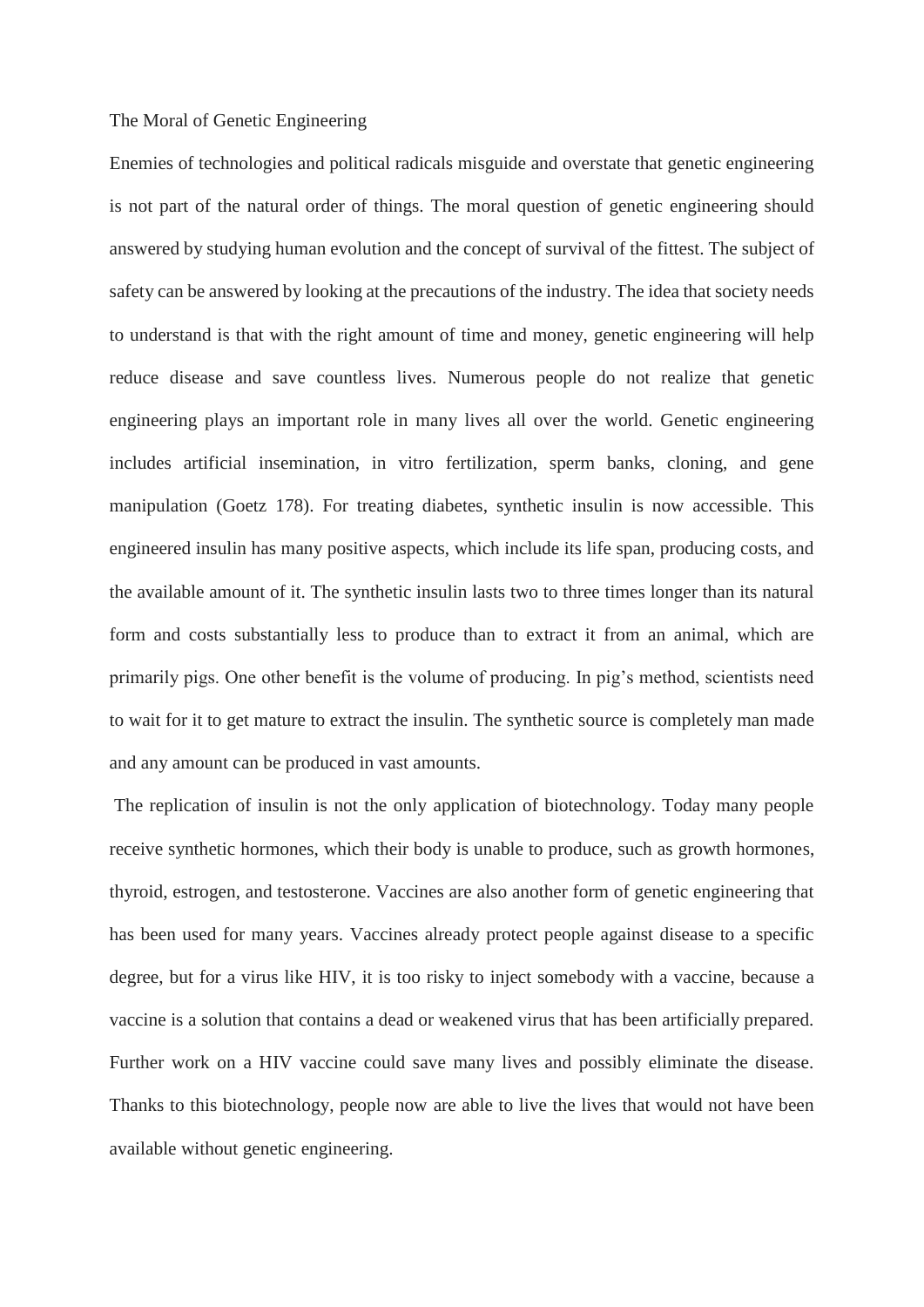Meanwhile plants are also being genetically engineered. This type of genetic engineering is more accepted, but why it is so? Fighting off with pests for a plant is no different than fighting off diseases for a human. This is an inconsistency, because society says that it is okay for a plant to be genetically engineered but not for a human.

The new technology of genetic engineering goes back to the 1950's. In 1951 three scientists, Francis Crick, Maurice Wilkins, and James Dewey Watson discovered DNA. Later they were presented the Nobel Prize in physiology and medicine in 1962. (Lewin 1) DNA is also called deoxyribonucleic acid and it carries a living organism's genetic code. The discovery of DNA was the starting point of genetic engineering. Today the science of biotechnology has advanced to a much higher level, but is still confront many challenges to completely revising damaged or diseased genes. The fault is partly on the ignorance of society, because it believes that genetic engineering is wrong.

The moral question of genetic engineering can be answered by looking at the advances in medicine. Nowadays the advancements in medicine are advancing at an amazingly high rate. If the science of genetic engineering is wrong, then so are the rest of the advances in medicine. The reason is because genetic engineering is just another form of medical progression.

Safety of genetic engineering is the most important thing that presents are worried about. Looking at the current precautions and previous precautions of the biotechnological industry can clear up the safety issue. The only legal forms of genetic engineering that are used today are in vitro fertilization, artificial insemination, and sperm banks. Another form of genetic engineering is the use of gene therapy. Gene therapy is illegal because people should not be able to create the perfect child, but they should be able to correct a gene in a child if it has a chance of being born with Down syndrome. The safety precautions are in effect in order to save the lives of unborn babies. Gene therapy cannot be used on humans until it is perfected and there is little or no chance of failure.